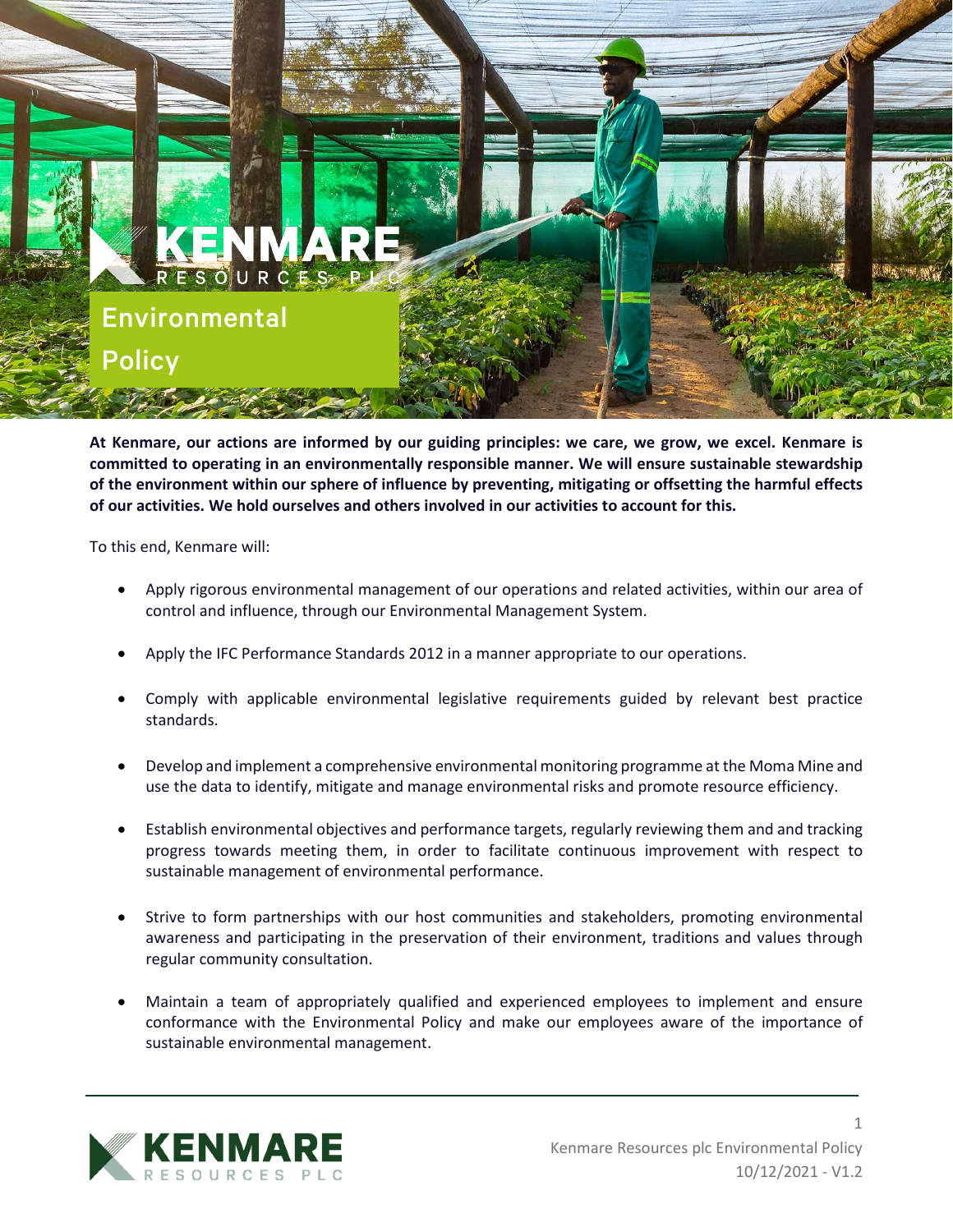- Promote the efficient use of natural resources by our operations, particularly water, energy and fuel, to minimise environmental impacts and guarantee the sustainability of our operations. Kenmare aims to increase the efficiency with which it uses natural resources on a unit basis over time.
- As far as practical, avoid or minimise the generation of waste by our operations by actively promoting reduction, reuse and recycling of resources. All waste will be disposed of in a responsible manner and Kenmare aims to increase the efficiency of its operations in order to minimise releases, emissions and waste generated on a unit basis over time.
- Manage purchasing, handling, storage, disposal and clean-up of all chemicals, substances, materials and containers, including hazardous substances and radiation, in order to minimise associated environmental risks.
- Conduct progressive rehabilitation of mining deposits at the Moma Mine in order to minimise negative environmental impacts and ensure positive sustainable end use.
- Protect and conserve biodiversity and sensitive environmental elements by reducing environmental impacts from mining activities.
- Ensure that environmental risk and emergency procedures are developed and maintained, as well as made widely available for training purposes.
- Communicate openly and consult with employees, government, the public and other stakeholders regarding this policy and on all matters pertaining to the environment within the sphere of influence of Kenmare's mining operations.
- Report on environmental issues on an annual basis, demonstrating our commitment to transparency.

Kenmare will ensure that employees, as well as visitors to the sites, understand and adhere to this Environmental Policy. We will also provide third-party service providers (including contractors and suppliers) with this Environmental Policy and we will ask them to adhere to it.

Kenmare is committed to using local suppliers, where possible, to ensure that Mozambican people receive the maximum possible benefits from the Moma Mine. Therefore at this time we do not require our suppliers to gain external accreditation from third parties for their environmental performance, as this may mean that small scale, Mozambican suppliers are not able to provide goods or services for Kenmare, in opposition to our commitment to support the local economy. However, we intend to work with our local suppliers and support them in achieving continuous improvement in terms of environmental performance and we may look to require our suppliers to gain external accreditation over time.

The Environmental Policy is implemented by members of the Executive Committee and site leadership. The Sustainability Committee, and more widely the Board of Directors, has responsibility for overseeing companywide compliance to the Environmental Policy.



2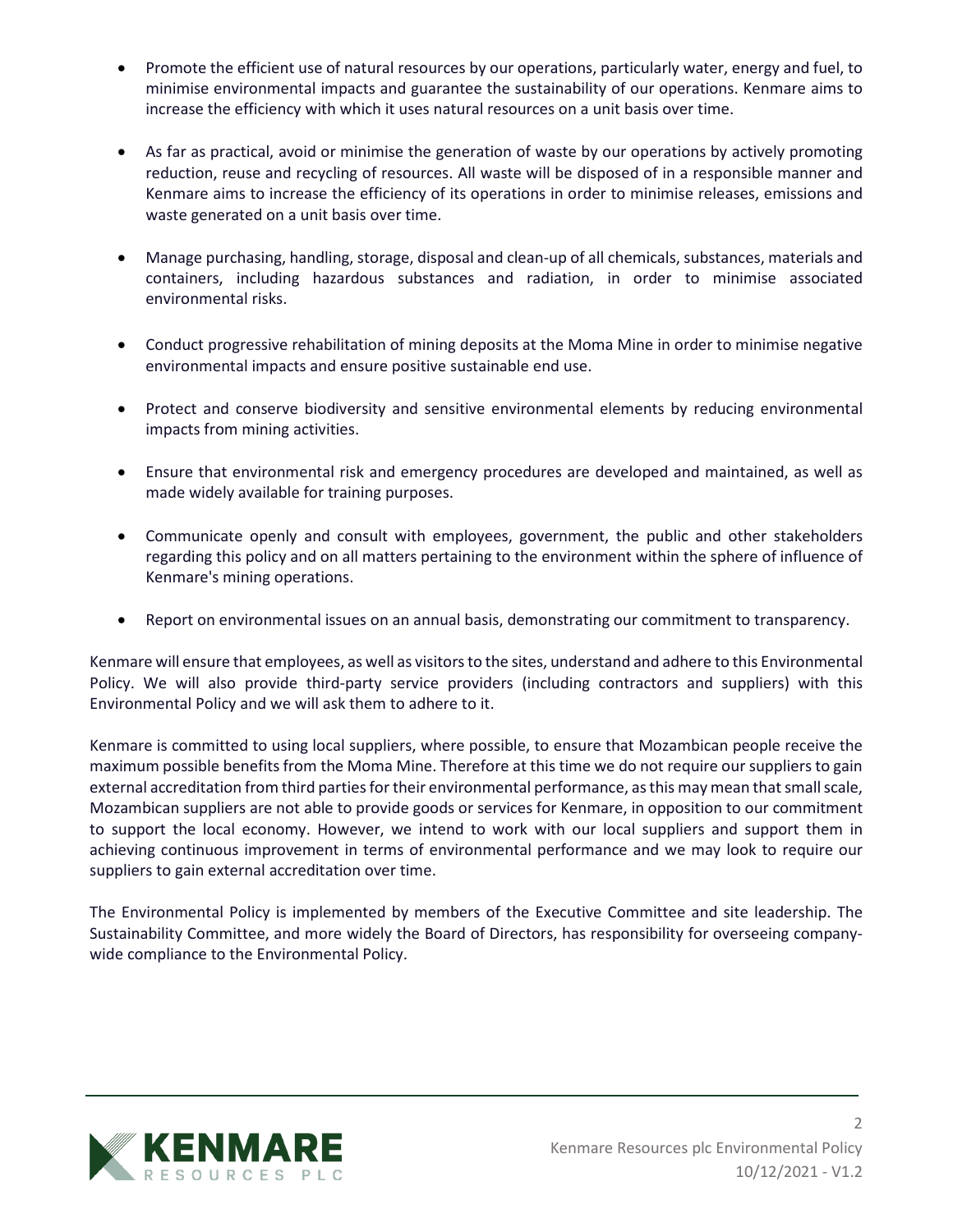This policy was reviewed and approved by the Board of Kenmare Resources plc and is signed by Michael Carvill, Managing Director on behalf of the Board of Kenmare Resources plc.

## **Michael Carvill**

Managing Director 10 December 2021

## **About Kenmare and scope of policy**

Kenmare is an established mining company operating the Moma Titanium Minerals Mine on the north-east coast of Mozambique. This Policy covers the Mine, our Mozambican offices in Nampula and Maputo and our head office in Dublin, Ireland.

We are one of the world's largest producers of mineral sands products, key raw materials ultimately consumed in everyday "quality-of-life" items such as paints, plastics, and ceramic tiles. We mine titanium-rich sands, mainly using dredges that float in artificial ponds, removing 3-5% of ore mined, and separate it into its constituent minerals. We then progressively rehabilitate the mined land before it is handed back to the local community. Once the minerals are separated, we transport our final products to ocean-going vessels from our dedicated port facility.